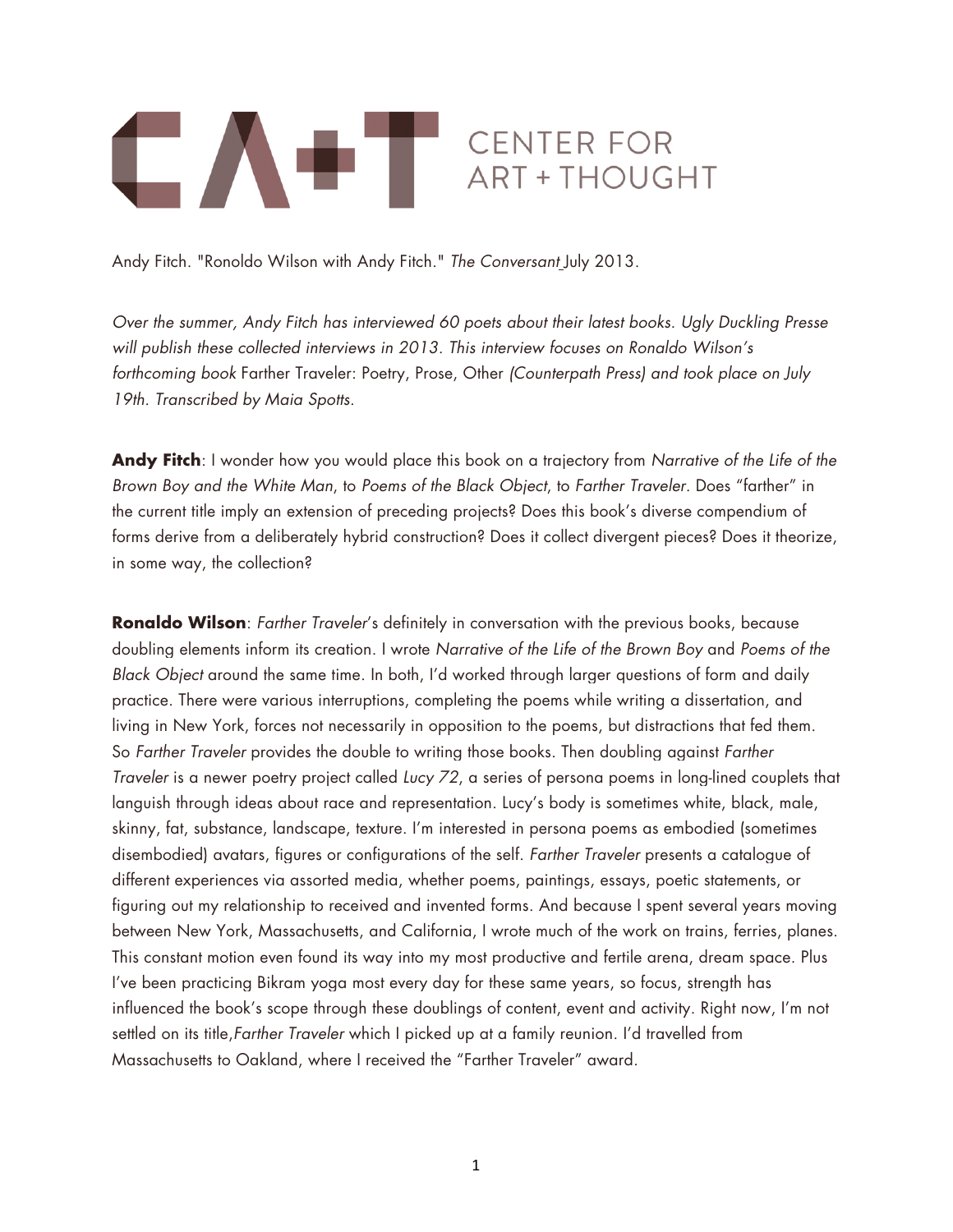## **AF**: From the airline?

**RW**: From folks at the family reunion, people I can't recall ever meeting before that day. I won a Safeway gift certificate as reward for being the *farther traveler*, written on the envelope that held the card. It just kind of stuck. But the title stands for an entire process of traveling, through many manuscripts and many locations. Not always someplace fancy, sometimes just visiting my parents in Sacramento or staying with my partner on Long Island. I travel more professionally now, as a poet, which feels different, though the title has many separate offshoots. Still constant traveling informs the book's trajectories. I made videos while driving from MA to NY that have found their way into a small film project with the same title. I do sound recordings while jogging. I'm sure that this desire to create on the move came from living in New York so long, and feeling the endless need to finish work. My wheels were always spinning and with this book I tried to capture that.

**AF**: Just a bit more on the title. You present yourself as a traveler moving physically, conceptually, thematically through genre. And you've mentioned your relationship to received form, to expectations for what a poetic collection could be. But I'm curious, with *Farther Traveler* I do hear "Father Traveler," and "Fellow Traveler." You've got these filial relations, these love and companionable relationships. Does "farther" somehow bridge those, move in the wake of or beyond those?

**RW**: You're helping me get more behind that title, which has much to do with my father. I've been thinking about a poem in *Narrative*, "The Brown Boy's Black Father Loses It," which is based on a dream where my father goes crazy, strips, masturbates, and shits all over the place. This dream came to me well before doctors diagnosed him with dementia. Actually, at that family reunion he did his own kind of crazy. He'd just had his operation for prostate cancer and kept walking around the reunion with his catheter bag out. He wore his urine pouch on his thigh, and didn't even care. While trying to cope with all that embarrassment, I also wanted to track my love, and my curiosity about his sense of freedom (tied to loss). He'll now say, "Oh Ronaldo, it's like I'm walking through a new place…every day feels totally different, like I live in a dream." That's kind of how I want to live, despite loss, or because of it, with that sort of freedom that forms another undercurrent for this book. In a sense I try to theorize what freedom means, what it means to attain this mobility, which sometimes can feel dangerous. The more free, the more emotionally sound, the more under attack you are, especially as, say, a black person in the U.S., walking slowly through the airport, or deliberating, thoughtfully, about your order at a restaurant—there's still, in my experience, always an assault on your time, your body, your freedom. So here I've tried to map a space that contends with these forces through traveling, moving toward freedom, expectation, perhaps even fate.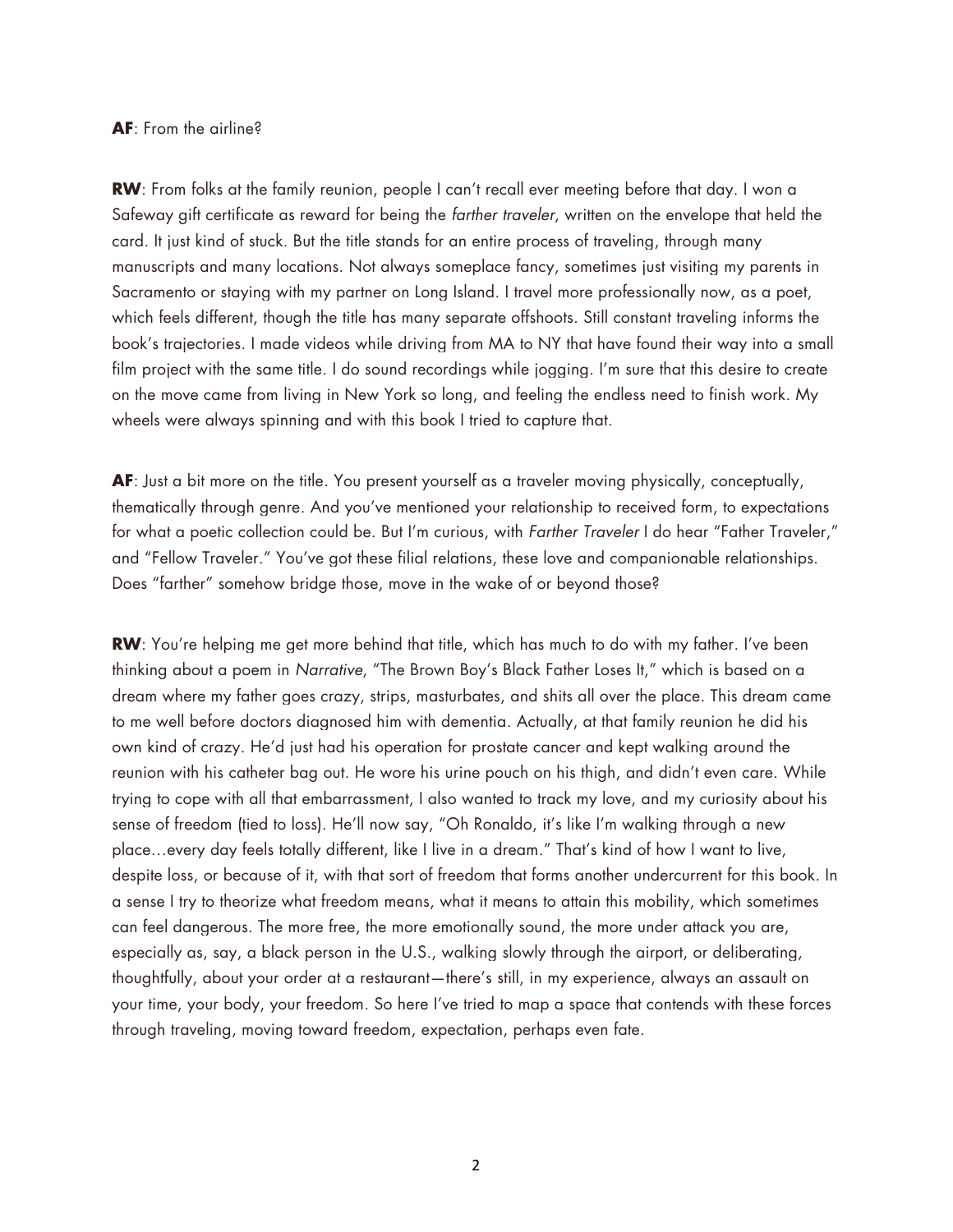**AF**: The book does provide parallels in terms of the pursuit of freedom, the drag of memory, perhaps the liberatory potential of memory loss and the idea of moving into an embodied present. I wonder if we could construct further parallels to your career. Because we both did our Ph.D. at the CUNY Grad Center, for example, I have any number of localized questions about whether a "Pornographic Imagination" class of Wayne Koestenbaum's, a Proust class of Eve Sedgwick's, found their way into this volume. I'll stick to the broader topic which…

## **RW**: Yeah, totally.

**AF**: We could discuss that, but I'd wanted to ask about this parallel between your father's situation and your own. *Farther Traveler* raises the question (it obviously does so deliberately) why, several years and volumes after graduate school, your dissertation process still compels extensive rumination. You cite Cathy Caruth on the relationship among trauma, repetition, narrative—the need for the traumatized subject continually to replay, retell, finally rewrite the traumatic experience as a digestible one. Did grad school prompt a similar trauma?

**RW**: That's really important, and makes me think about rituals, about what one returns to, invents, articulates, rearticulates. I'd entered the Grad Center to diversify my reading palate to become a better poet. I didn't think much about getting a job. My classmates' stellar presentations baffled me, because I still was focused on developing as a poet. It all felt so physical, that Ph.D. It involved much commuting, carrying many books, heavy ones, especially the artists' books and museum catalogues. I read a lot on trains. And I did my coursework at the Grace building, on 42nd Street, and loved walking around Bryant Park, the Public Library, Times Square, up through Grand Central Station, Penn Station. I would work, cruise, hang out. All the while I stuck with Eve, Wayne, and Meena Alexander, who eventually would advise my dissertation. I also studied with Michele Wallace. I took their courses obsessively and exclusively. Perhaps this helped to evade the trauma, because I felt so much openness and elasticity in their seminars. *Farther Traveler*'s drawings and watercolors came out of Eve's "How to Do Things with Words and Other Materials," which featured a studio workshop component. These works helped me to develop ideas about lynching and time and approximation to violence through visual art. I thought, let me just sit and meditate by drawing and painting for extended periods. I'd never before had the patience. Now I work on long conceptual sound recordings, sometimes an hour or more of non-stop freestyle rap, association, drift. I'll make them running, driving, walking, sitting in cafés, or even doing yoga. I suppose what I learned from my G.C. teachers was not to make the knowledge this sort of recognizable commodity, but to practice close study and attention (in part by negotiating its release). Maybe this relates to trauma and the need for repetition that Caruth describes, but it also has to do with ritual and discipline—a necessary tool when working through ideas, so that they can fly off into the unknown. This opens up and complicates the idea of one's expertise as say an African-Americanist, a cultural critic, which I have studied to become, but once you get named an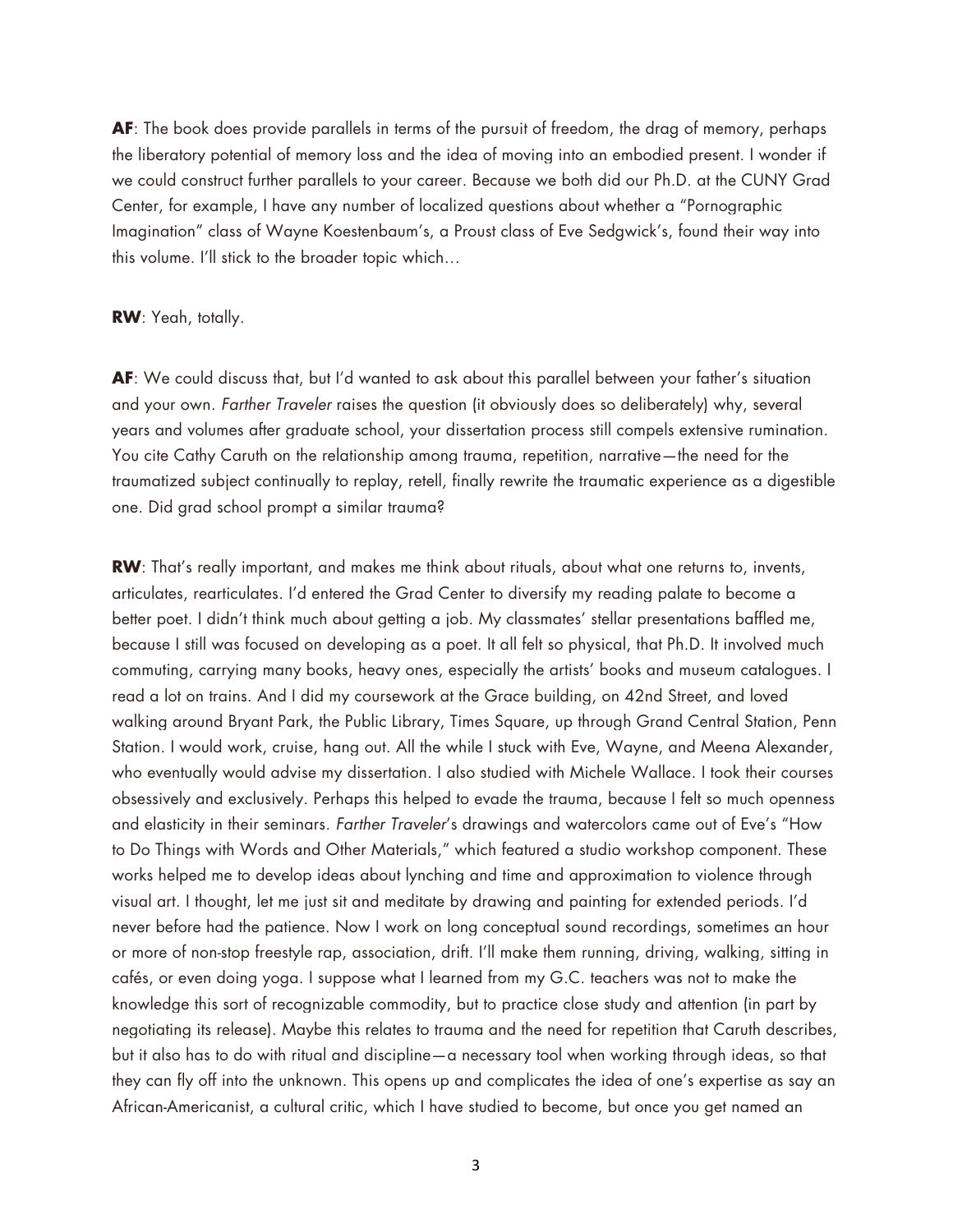expert it's like, oh my gosh. What pressure! Poetry helps to constantly spin out freely from under that, to let my work find its way into the world through various means and media.

**AF**: I'd asked about what seemed a traumatic cycle. But it sounds more as if, as with your yoga, this book traces a bodily practice of working through complicated motivations and choosing who you want to be going forward. Traumatic elements don't seem there as much.

**RW:** It's vexed, right? Recently I was talking about reiterative violence, which also stands basically at the center of my critical book project, examining how a writer like Gwendolyn Brooks or a visual artist like Ellen Gallagher contends with reiterative violence—through what modes or articulations, whether it be abstraction, modes of selfhood, self-representation? Of course there's the underlying or maybe ever-present traumatic relation to lived experience. But there's also a need to master trauma's form and to shape it. That's where the mediation and perhaps critical distancing comes in. Sure, it's traumatizing. Sure, it's embodied and horrific. Still how do I take this trauma and not necessarily make it beautiful, but at least patterned so I can test its sonic relationships and visual qualities as aesthetic form? Though even then trauma always remains and resonates, which makes the writing difficult, especially if the work makes one unrecognizable, because you're not the usual one lamenting, mourning. You're not producing this sorrowful song. You feel some kind of remove. That definitely came from working with folks like Wayne or Meena. There's real elegance amid the conversations they have with such very difficult and complicated realities.

**AF**: Well I love *Farther Traveler*'s fluid citational practice. Your quasi-lyric musings point toward arguments raised by Samuel Delaney, Sonia Sanchez, Adrian Piper. Can you talk about critical, theoretical or scholarly potentialities that lurk amid lyric discourse? Who impresses you most by how they integrate intertextual, interdisciplinary inquiry into their poetics? Is there a pointed formal or theoretical agenda motivating your own casual-seeming quotes throughout this book?

**RW**: Thank you! I love that phrase "casual-seeming." Before the Grad Center I'd worked on my M.A. in NYU's Creative Writing Program, where I took Ngugi wa Thiong'o's "Prison Performance Narratives" course. My first grad school presentation, on the poet Dennis Brutus, was terrifying. I didn't even know how to approach the material or the process. I couldn't sleep at all the night before, because I kept re-reading the poems. I started writing about light, since I'd see these bright flashes when I tried to close my eyes. I thought I'd focus on moments of light, luminosity, flashing in Brutus' poems. But the next day I spoke for what seemed five or six minutes then stopped and said, "I can't go on. I'm exhausted. I haven't slept." Then Ngugi said, "Now I understand your secret!" And I just loved it because I'd reached a point of utter exhaustion, yet knew my ramblings had produced something valuable. I knew I had done all of this work. I just hadn't known how to track it. I couldn't adopt the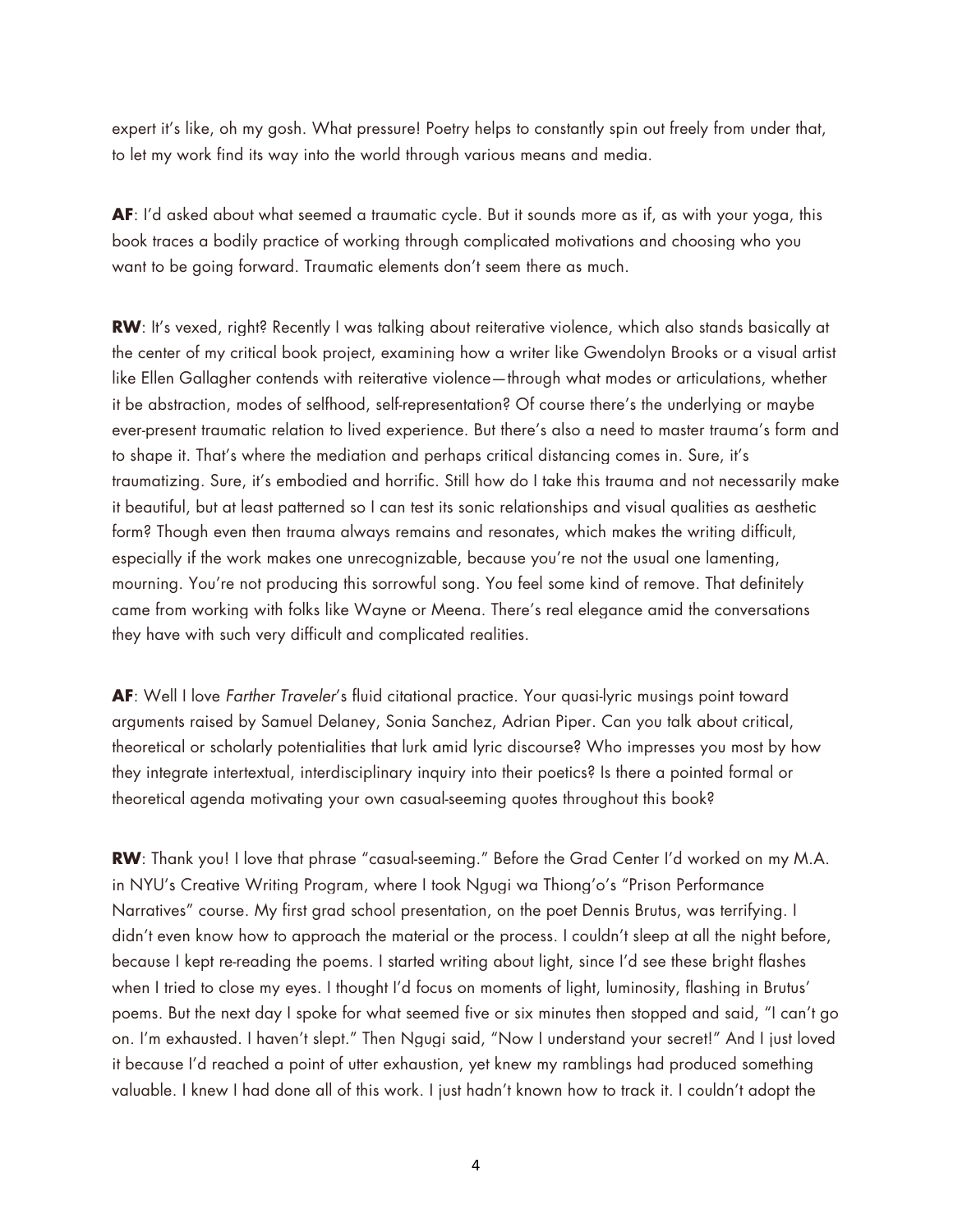language with which my classmates worked. These were American Studies and Performance Studies students who'd been accepted to the seminar. They had this densely theoretical manner in entering the text, but I'd always wondered, instinctively, what's the casual way into this material? How could I ease into argument in a tone most truthful to the poetic voice I'm developing? Similar stances still inform my work. I've grown to trust that my mind can become in sync from thinking things through a number of times. I've learned to ask, what's the freest way into the analysis? Because not to figure out your maximum, native potential with our work seems crazy-making and death-inducing.

**AF**: Just to illustrate how all of this relates to the book, how you'll ease your way into argument, could we discuss your use of the autobiographical? *Farther Traveler* gives frequent reference, we've said, to academic job-market frustrations. It provides flitting testimony of an "I" wrecking its mom's Porsche, perhaps her Mercedes. Either of those tonalities risks seeming self-involved. But of course part can be read as documentary record, parts as staged scenes of confession, parts as camp fantasy. Do you expect readers to make such distinctions? Does it matter? In terms of easing into an argument here, you'll seem to present a polyvalent, polyvocal mode of subjecthood, yet never say so deliberately.

**RW:** You're right. Self-involvement seems crucial when trying to reconstruct the self! Here multiple conversations happen in terms of class dynamics and thinking about my mother. She came to the U.S. from the Philippines when she married my father. The occupying Japanese government killed both of her parents. That vague sense I have comes from my dad, since she won't discuss any of it with us. I'm slowly gaining the courage to ask her myself, but the book offers what I knew thus far. She'd trained in the Philippines as a journalist. She also obtained a nursing degree, and for a time worked in a leper colony. But when my mom came to the U.S., she couldn't continue as a journalist or a nurse. No records. So she had to go back to school to re-train as a nurse's assistant. She did some other things, studied stenography, ceramics. I'm just thinking about class play within the Filipino community. Also in the Black community. What does it means to boast or show, to maneuver outside of one's class designation, something always in process and greatly contested? My brother, sister and I grew up to understand that we were poor. But we'd always had many things. My parents (and extended family) helped us finish college. My mother, later in life, drives these super fancy cars: Porsche, BMW, and Mercedes, all at the same time at some points! But still she works as a nurse's assistant at the same hospital since the 80's. Class identification appears more or less fixed within graduate school, or among faculty at most major universities. Most folks' lineages are legible within the same upper-class brackets. And it's pretty clear that most times people of color, or queer, have to perform this kind of elite drag in these contexts. We do usually look fabulous! That goes on in this book too. What is passing? How does passing function on a day-to-day level amidst class and race slippages, triangulations, whether they be real, performances, or dreams? Dreams both as in the subconscious and as aspiration. Also what to do with the gift of time? What does it mean to be able to ruminate? Everything in the book is somewhat autobiographical. Here's a hard fact: my brother bought the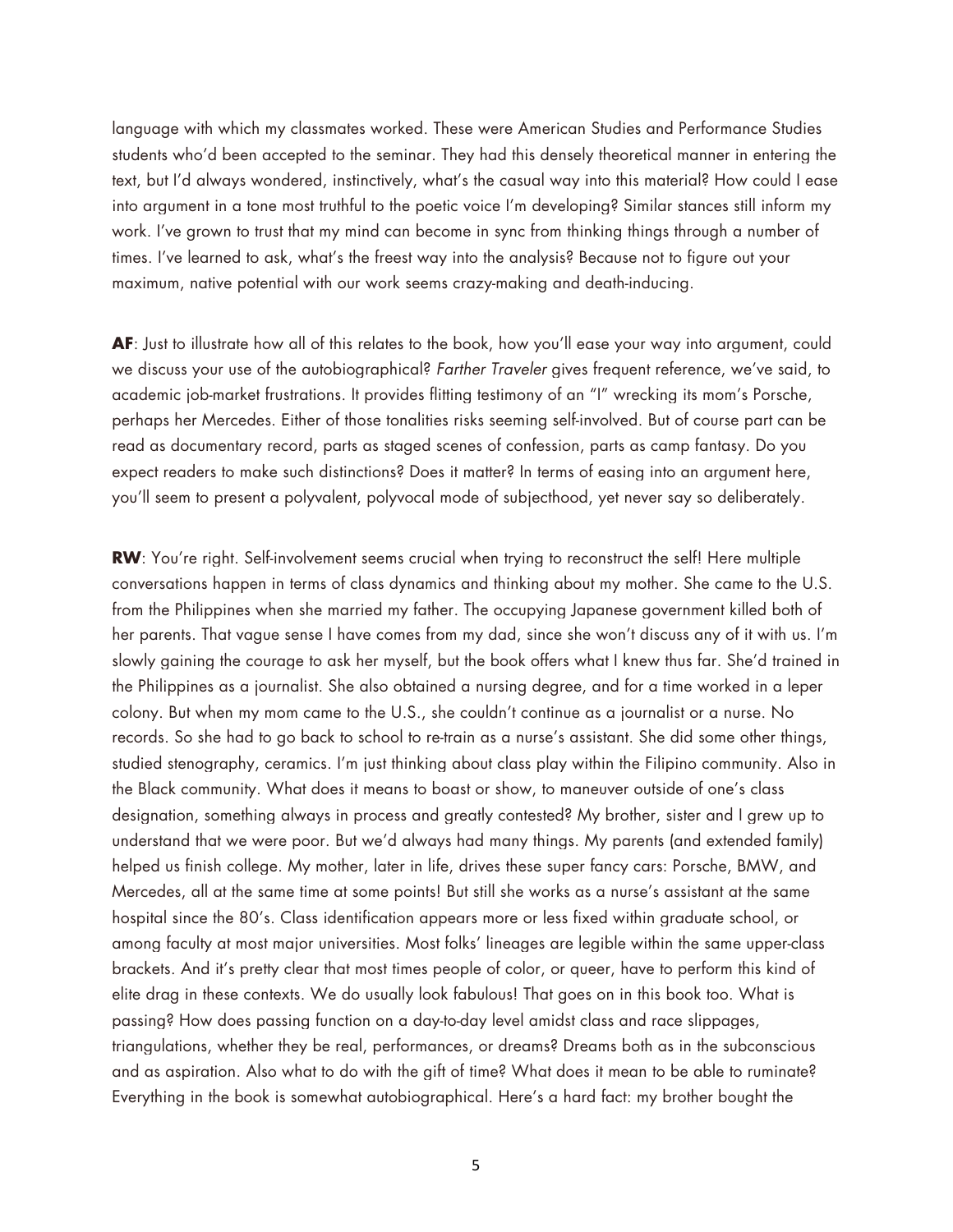Porsche, used, when he got his first job, still living at home, then my mom bought it from him. The engine of this beautiful red vintage 1980 Porsche 928 just burst into flames one day, while I drove it.

**AF**: I've read somewhere you describing your mom's life. So in the book I assumed that was all made up.

**RW**: I like to make some of it up, especially in *Poems of the Black Object*, but often I'll take from the very real. That's what's so strange. I've often organized my life around fantasies, a kind of fantasy life. All I did that summer the car exploded was practice yoga, read, drive the Porsche around, and write. It really was this unreal life. I'm influenced by some conceptual artists, by what it means to make your life reflect and respond to the work. I'll often disengage from modes of normalcy which inhibit my relationship to daily life's extremes. I remember what Lorraine Hansberry discussed, the idea of being "poised for inclusion." Think of civil rights and pre-civil rights black people in the U.S., the whole decorum these folks had to present. There's perhaps in this…some tension in the notion of what "uppity" means, what it means to be poised, to have poise, which gets tied to a kind of elegance that often ends up under attack. I've tried to track that in my work. Fitness interests me. Fine things interest me. Low culture still interests me as I dip in and out of it. So what are new ways in which class gets marked? What does a black poet look like today? Or an Asian poet? Or queer poet? I'm not blind to the abundance of conventional readings that emphasize simple identity formations. But I embrace the uppity, even the realm of the narcissist—a title I've flirted with for an upcoming book. My identities always feel very fluid: black, gay, queer, yogi, teacher, runner, poet. This manifests in the work naturally, but also becomes a site for critical engagement, a site for pushing the self beyond what remains troubling, what remains hard to mark.

**AF**: In terms of being unapologetic, of assembling an identity that doesn't conform to reductive expectations, I hope that for contemporary readers, if this book raises taboos, it's not in terms of sexual scenes you'll describe. That what shocks is the diversity of autobiographical subject positions you'll take on simultaneously. That you don't have to be limited to any one. Still I'm curious how you envision those rhetorical vectors coming together, in terms of the reader's vantage on your book. I love the scenes of the "I" at the porn theater, descending towards this grey, hetero couple vicariously fucking on the cinema floor. I picture this cramped but capacious house of desire, that cinema, how it serves as a projection of this book's identity.

**RW**: I don't know if that particular scene projects the overall book's identity, but I see what you mean, since there's a sincere attempt to map the most truthful desire I could capture. At that moment (you hit it right on the head), I took the opportunity to witness that love from very much a "found" vantage point. How does one get so lucky? I've learned from Sam Delaney that these spaces (in porno theaters in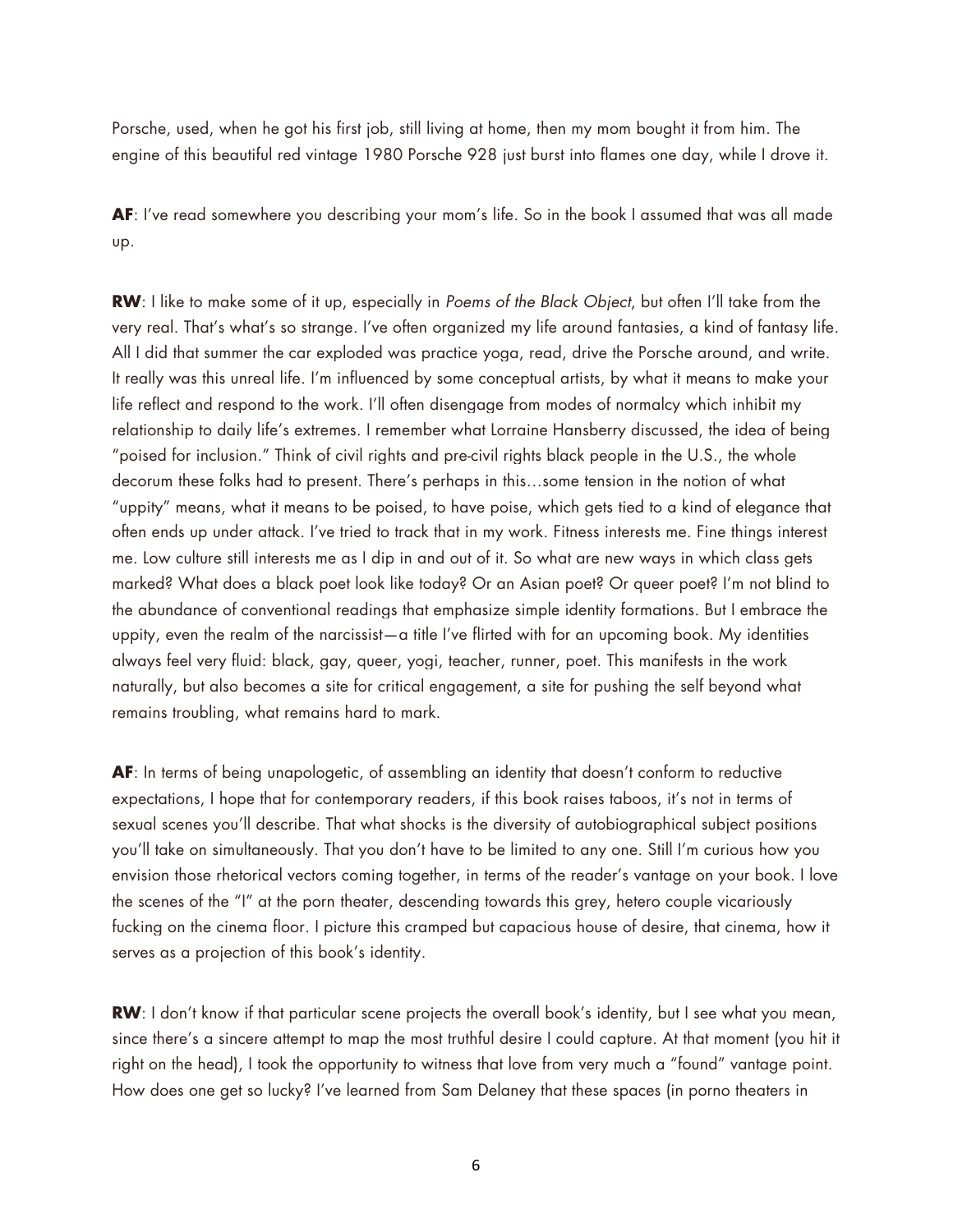particular) remain valuable because they'll engender possibility for an expression of human experience that doesn't need to be vilified, destroyed, canceled, removed, erased but instead, explored. I like being a visitor to that moment. That's what I most seek in my work. That kind of older, greying couple: it just was inspiring to see this level of protection happening amid all the other visitors, voyeurs, players. But also, I wanted to express an inability to trespass their desire for one another. All I could do was report it. The way one takes a photo of a beautiful flower, or an approaching bee. How do you bring that moment into representational discourse without upsetting the scene? Or maybe I was the bee! Because there's also, on the other hand, sadness and frustration at not being the object of desire. I'll never be that person, her. I'll never get what she has—though maybe that's part of the tension, that you can't invade every psychic experience. The other side of manifest destiny. This respect that maybe comes from knowing your own borders or limitations. What you said about a cramped but capacious space, that's the point where both "I" and the speaker can begin to analyze "us" and make some poetic sense of what's happening. And that, for me, is a turn on.

**AF**: On this point of how one brings certain reflections, tonalities, certain experiences into representational discourse, could we talk about the diptych format of "Forms"? What dialectics of a racial imaginary get depicted in this fusion of elided lyrics with expressionist, evocative scenes of lynching and more abstracted lacerations? What about the lyric/image combination for these particular topics interests you?

**RW**: Why the diptychs with the images? Well, they are tricky visual pieces/poems. It might help to know about the context for this work. I drew a lot of those paintings and did the watercolors at a residency at Djerassi, surrounded by giant redwoods, mist, in the Santa Cruz mountains. I don't know how, but I'd managed to get out of New York during spring, away from my fellowship at the CUNY School of Law. So there was this psychic split happening between my hectic New York work life and my leisured, bucolic life at the colony. Those drawings also helped me to negotiate writing the dissertation prospectus. The poems became important because they tried to make sense of all this weird stuff that happens at colonies as a black body in a white space (a common theme of mine). These various elements felt charged as I began to map out my focus on lynching photos, drawing, writing poems, exploring race, selfhood—all reminding me of Baldwin's "Stranger in the Village."

**AF**: The colony felt like Switzerland?

**RW**: I've never been to Switzerland, but take from Baldwin's essay his formulations of selfrepresentation. I thought of how to map the differences between direct attacks and micro aggressions. At Djerassi, I'd run through redwoods just after examining the lynching photography. I'd immerse myself in this fantastic realm of color, mostly green. I had brought to the colony basic art supplies,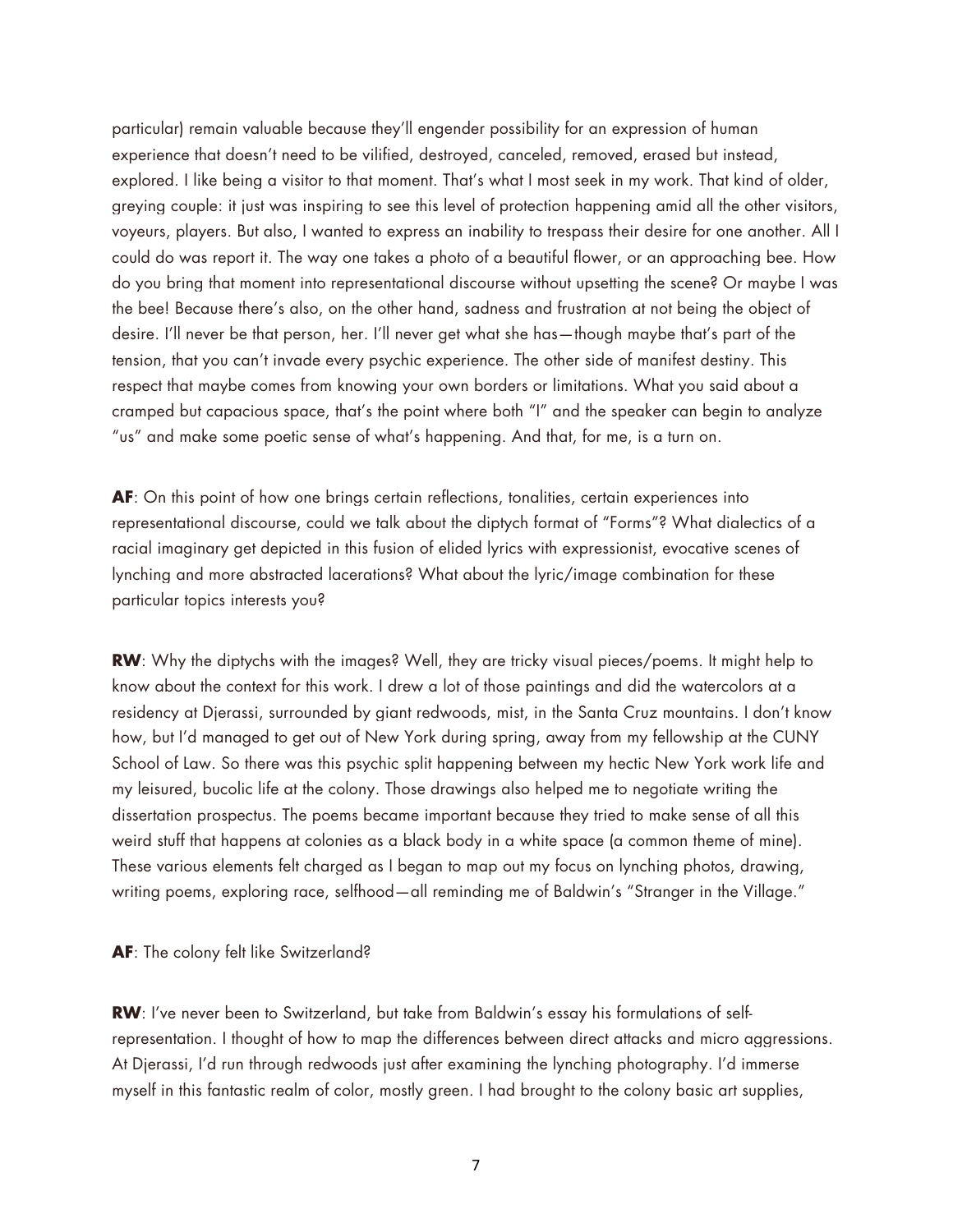inexpensive watercolors, simple black writing pens with which I like to illustrate. Nothing fancy. My room was small and rustic, and I had all this time to work with a limited but focused palate. Some mornings I would walk into the forest where I looked for geckos, listened to the rain, sat on a tree stump taking in the experience of reading (across the experience of letting images build). Perhaps these processes became the formative fields for the lyric/image space you mentioned. Later I tried to capture something of these dimensions in a talk at St. Mark's Poetry Project, a piece called "Hand-Eye Coordinates." I screened the watercolors and read the diptychs, between which I played tennis against a wall, describing the mechanics of my stroke. I even served a few balls into the audience. I was investigating what happens when muscle memory takes over the imagination. How are my fine motor skills connected to my poetic ear? Maybe the diptychs' two sides resemble those of a tennis court. One side, then the net, then the other. Tennis is a game of boxes, just figuring how to hit and move to this spot or that. At the colony I wrote for several hours each morning. Then I would draw in the afternoon. Each day just felt staggered in such a way that "Form" came together from what had been built and represented.

**AF**: Right in terms of representational drive (which I understand gets complicated here), I'm curious about **Farther Traveler**'s "Poetics" pieces. In terms of a poet's occasional production, I'll think first of Frank O'Hara's occasional pieces—as willful rejection of performing some serious, solitary, selfcontained personhood. And I love the playful constructions you provide, such as "Poetics Statement in The Great American Grille." At the same time, you do seem interested in communicating pointed ideas concerning race, gender, sexuality—more directly here than in your poems. Do you see the "Poetics" pieces as complementing, as categorically different from your poems? Do you make no such distinction?

**RW**: I see these "Poetics" pieces as part of the stride, like an adjustment in the pace of a long run, places where I open into an extended sprint. Or it's like coming up for air, between butterfly strokes. How does one negotiate being seen? What is the nature of visibility? How can you attack, via critique, in public space? How do you retreat? When do you listen? How should you speak about this process of writing? Over the past few years various people had requested my poetic statements for different publications and talks. I thought, why not use these as occasions to pursue questions about race, gender, and sexuality in a direct, essayistic manner, then publish them all together? Why not present a series of symmetrical excursions through all these different possibilities? In this sense, the pieces might suggest linked poems, but maybe more as conjoined essays that get linked. Again, I'm still as interested in play as in anything else. So how do you recognize and represent freedom in forms that expand beyond the poem, pushing further and further, but still wrestling with the same questions?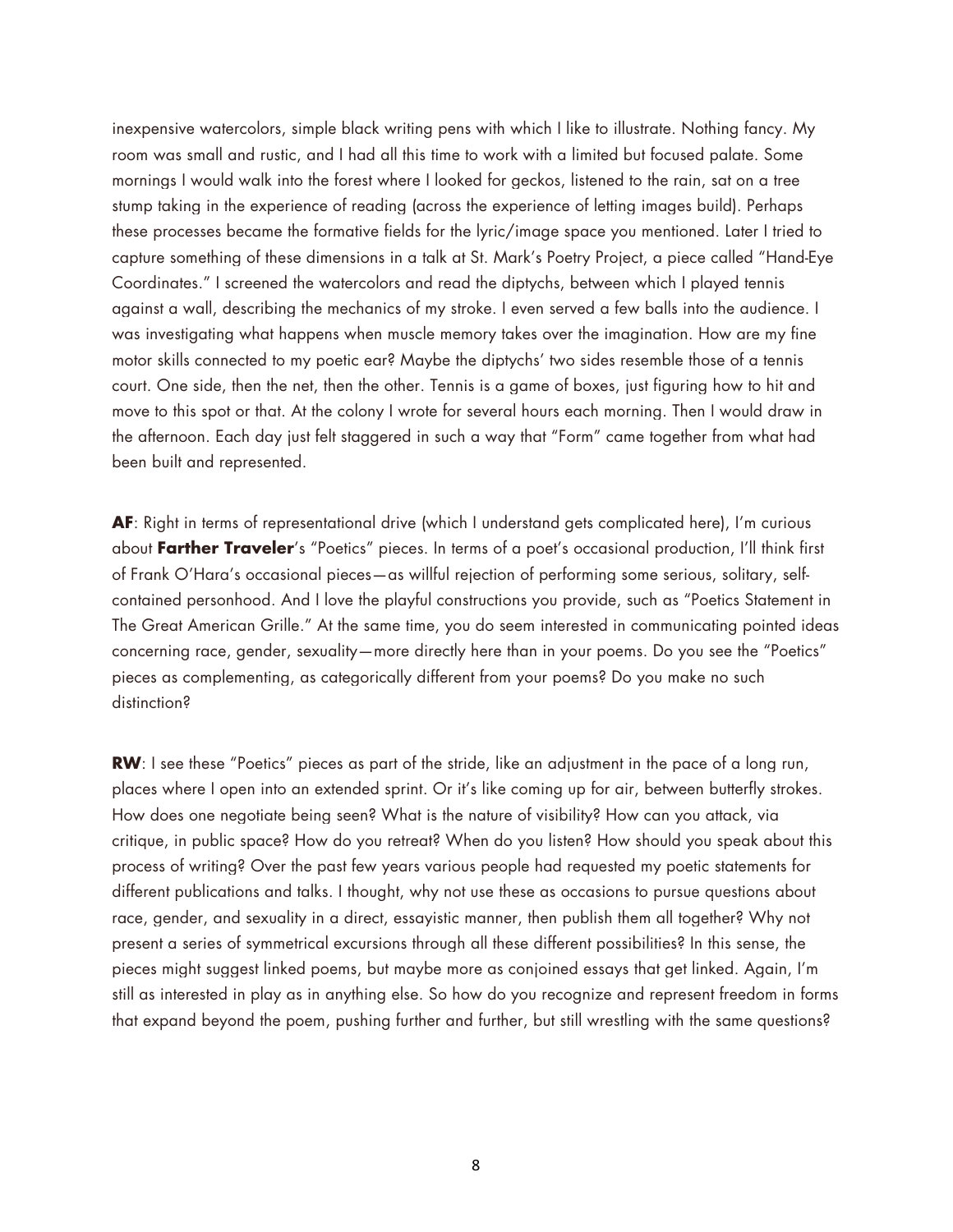**AF**: Part of what I appreciate about the "Poetics" pieces is that there are, as you say, many of them. They seem statements about identity but none is the statement of identity. There's a propositional nature.

B: Lately I've watched all this terrible reality television. I've considered how black people get cast and represented—just the levels of fierce, compelling rage and anger repeated with no outlet. I've wondered what does it mean to aspire to this as a primary, or maybe the only possible mode of being? So the poetics statements constantly shift, driven by such inquiries. But I suppose, given the nature of the form, and maybe the discourse of stereotype, the statements also stay constantly stable. Perhaps some tension gets released between the two states. The piece I wrote for Claudia Rankine's *Race and the Creative Imagination* got inspired after a performance with the Black Took Collective at Pomona College. Winding down after dinner, I pull out to pick up some pastries in Glendale, which results in police profiling and stopping me. I kept it together and more or less avoided physical harm, but wonder how I would have survived the event without all my friends (Tisa Bryant, Duriel E. Harris, Dawn Lundy Martin), who were at the house waiting for me, so that we actually could discuss what happened, sharing our overlapping experiences. Funny thing is the other day, as I drove back alone from a small retreat in the Berkshires attended by some of these same poets, I got pulled over for not making a lane change. Tisa stayed on the line while I spoke my way out of the jam. I kept my phone on in the car. I'm not sure I'd done this on purpose, but it's too difficult to bear that suffering alone, and I refuse to let it settle into my body. When these moments happen I think, OK, here's a performance in which I will engage. Perhaps this came from working with Meena and Eve, thinking about performativity, language, keeping very attentive to the way one moves, survives in the world, what's at stake, who's valuable. Those remain powerful lessons.

**AF**: In terms of performativity I've got one more question—about the cat poems. In the manuscript version these come last. And with this section's long, 18th century title, borrowed from Erica Hunt, here seem to be distilled your Brechtian inclinations. He says true intellectual inquiry is to think in other's heads while others think in your head. That works great in these Ally poems, this camp-inflected elegy for a neighbor cat, which resonates with a wide array of related experiments. I thought of Dickinson's unidirectional master letters. Letters never going to get a response. Or if you've seen Chris Marker's epistolary tapestry*Sans Soleil*. Or interspecies interests of Christopher Smart, Virginia Woolf's *Flush*, David Trinidad's "Every Night, Byron!" Those were just the first to come up. There's way too much to cover. Still what became most compelling for me (and this goes back to what you've said about the heavy burden not directly confronted in your work, though certainly there all the time): amid all the fun of the Ally section, there's this fantasy about talking to the dead. That dismal, prospectless prospect underwrites even this most fun project.